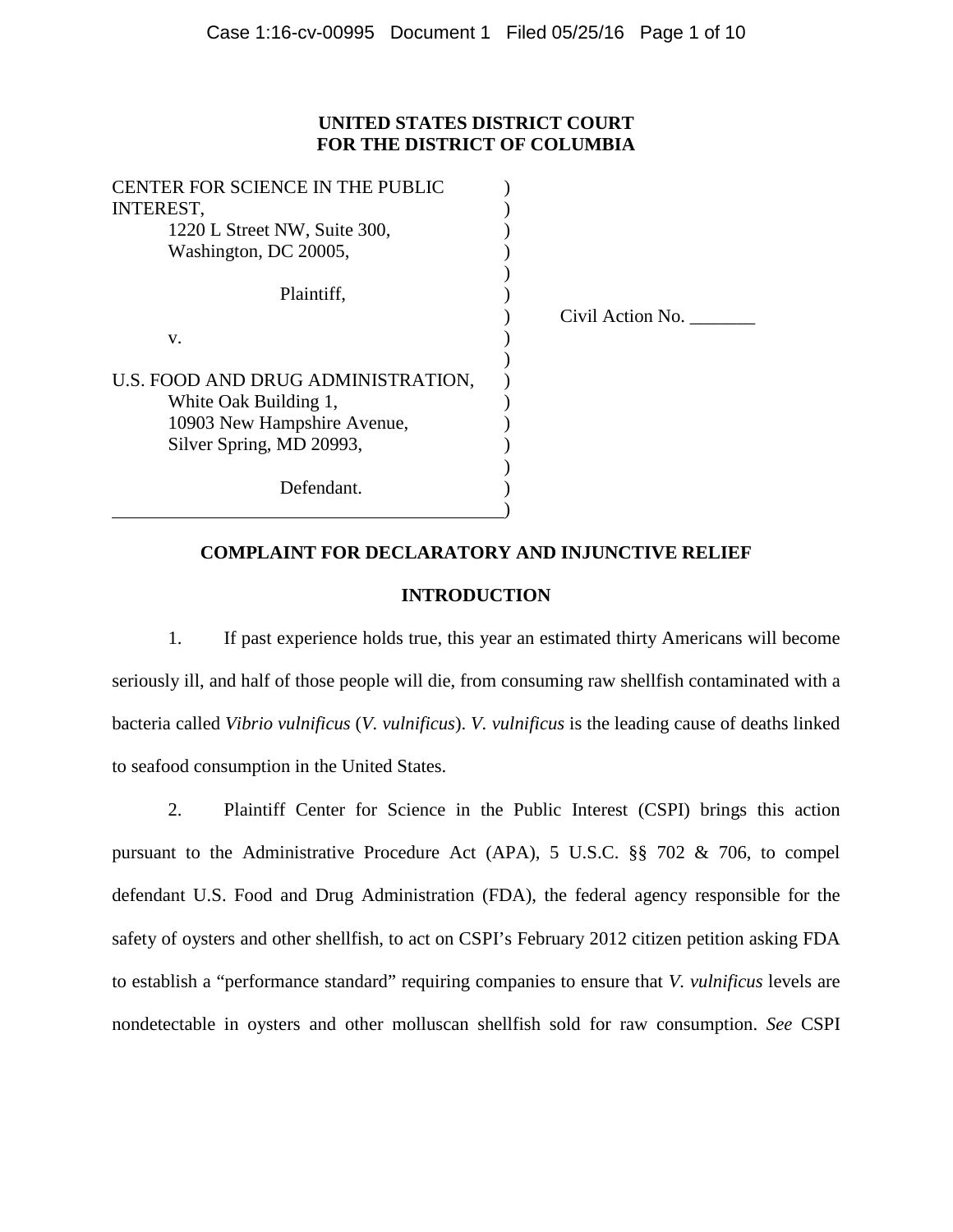#### Case 1:16-cv-00995 Document 1 Filed 05/25/16 Page 2 of 10

Citizen Petition, *available at* https://www.regulations.gov/#!documentDetail;D=FDA-2012-P-0146-0001.

3. A performance standard measures outcomes—here, whether *V. vulnificus* levels are below a mandatory ceiling—while allowing companies to determine for themselves the best way to meet that standard.

4. In the four years since receiving CSPI's petition, FDA has neither granted nor denied the requested action. To protect public safety and prevent needless death and serious illness, CSPI seeks a declaration that defendant has acted unlawfully by withholding action on CSPI's petition and an order requiring defendant to act.

#### **PARTIES**

5. Plaintiff CSPI is a national nonprofit organization founded in 1971. With approximately 610,000 members and subscribers in the United States, CSPI is an advocate on issues of nutrition and health, food safety, and sound science. CSPI and its members have been, and continue to be, injured by defendant's failure to act on CSPI's petition. So long as FDA fails to require companies to bring *V. vulnificus* to nondetectable levels in molluscan shellfish intended for raw consumption, CSPI's members will continue to be exposed to bacteria that can result in serious illness or death or, to avoid such exposure, must avoid eating molluscan shellfish altogether.

6. Defendant FDA is a federal government agency within the U.S. Department of Health and Human Services and is responsible for implementing the Federal Food, Drug, and Cosmetic Act (FDCA), 21 U.S.C. §§ 301 et seq., and section 104 of the Food Safety Modernization Act (FSMA), 21 U.S.C. §§ 2201.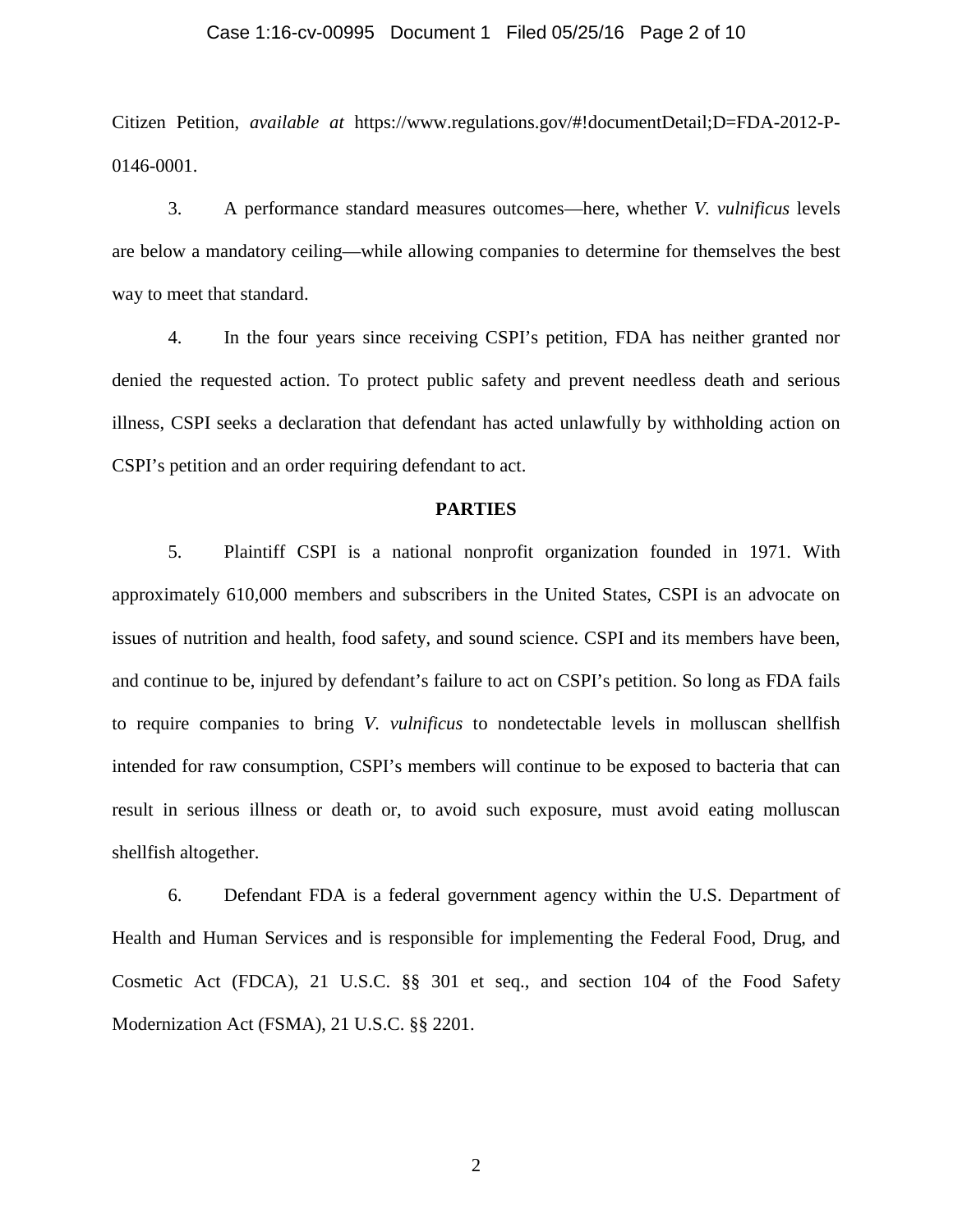#### **JURISDICTION**

7. This Court has jurisdiction pursuant to 28 U.S.C. § 1331. *See In re Natural Resources Def. Council*, 645 F.3d 400, 407 (D.C. Cir. 2011).

## **FACTUAL BACKGROUND**

# **I.** *V. Vulnificus* **as a Recognized Public Health Hazard**

8. *V. vulnificus* is a naturally occurring bacterium in coastal waters. It is present in some molluscan shellfish, particularly from the Gulf of Mexico. *V. vulnificus* levels in shellfish peak during warm-weather months—from April to November—when water temperatures are higher than at other times of the year.

9. Individuals infected by *V. vulnificus* often become ill within one or two days of consuming the bacteria. In otherwise healthy people, *V. vulnificus* may cause vomiting, diarrhea, and abdominal cramps.

10. *V. vulnificus* is particularly dangerous for people with certain underlying health conditions, including diabetes, liver disease, cancer, iron overload disease (hemochromatosis), hepatitis, and HIV/AIDS. These individuals are at greatest risk of contracting *V. vulnificus*related septicemia (blood poisoning), although otherwise healthy individuals may also contract septicemia from *V. vulnificus*. Citizen Petition at 2.

11. According to FDA, between twelve and thirty million Americans have health conditions that put them at risk of septicemia from *V. vulnificus*. FDA, Notice: Performance Standard for Vibrio Vulnificus; Request for Comments, 64 Fed. Reg. 3,300, 3,300, Jan. 21, 1999. Some of these conditions—such as iron-overload disease—can have few or no symptoms. As a result, affected individuals, even those who receive specific warnings, may not know they are at greater risk of serious illness or death from eating raw shellfish.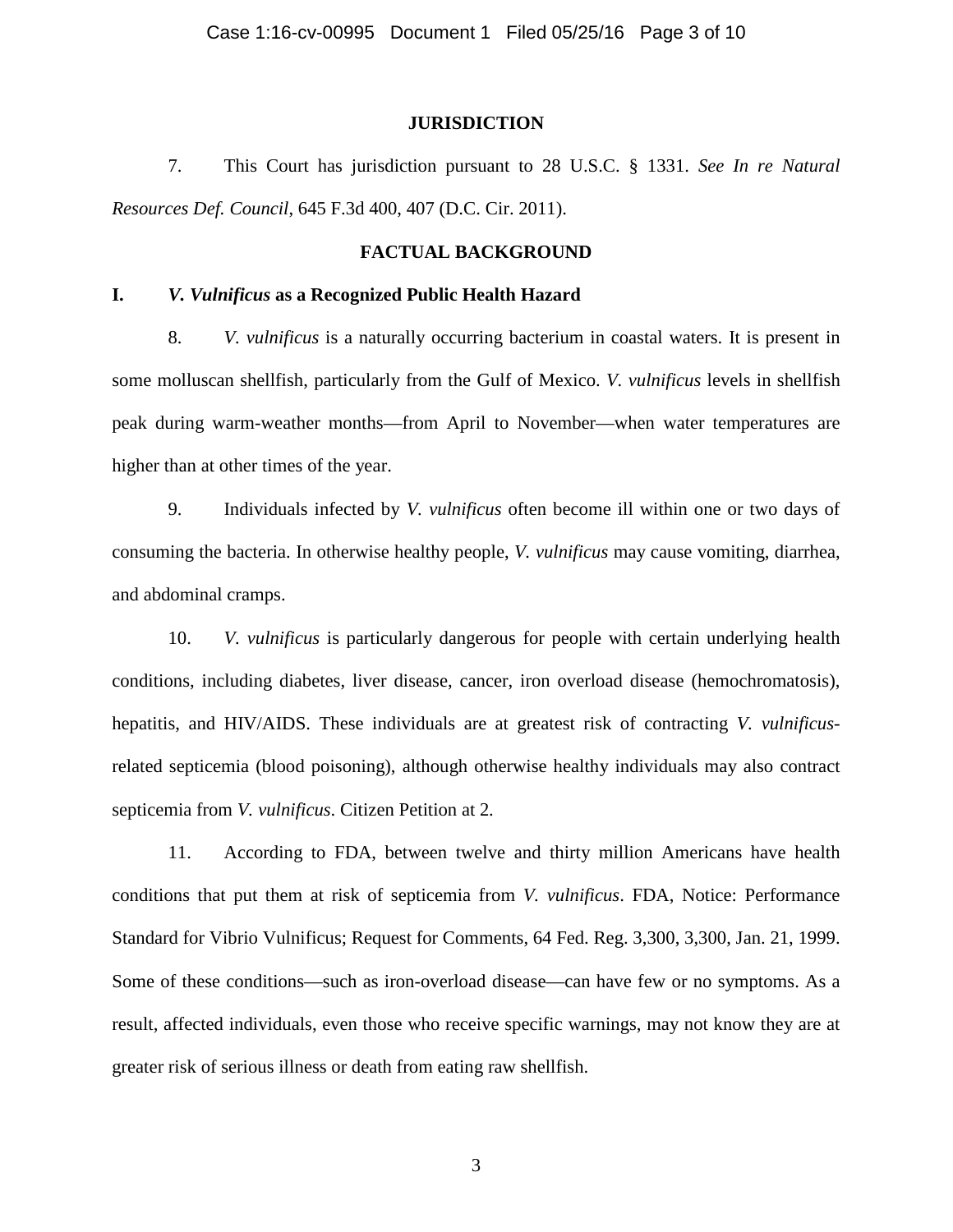#### Case 1:16-cv-00995 Document 1 Filed 05/25/16 Page 4 of 10

12. Individuals with septicemia related to a *V. vulnificus* infection can experience high fever, swelling and blistering wounds on the legs, vomiting and diarrhea, a sharp drop in blood pressure, and severe pain.

13. At least one-half of all victims of *V. vulnificus*-related septicemia die. Citizen Petition at 3. The mortality rate increases to 100 percent for individuals who delay treatment by 72 hours. *Id.*

14. Between 1989 and 2010, there were 616 reported cases of individuals who suffered a *Vibrio*-related illness from shellfish consumption, and 301 of those illnesses ended in death. *Id.* at 4 (relying on data from the U.S. Centers for Disease Control and Prevention (CDC)). However, reported cases capture only 20 to 50 percent of all foodborne *V. vulnificus* infections. *See id.* at 5. The CDC estimates that 96 individuals become ill from *V. vulnificus*-infected shellfish each year and that 36 of those individuals die. *Id.* at 5 n.19.

15. Even individuals who survive *V. vulnificus* infections may suffer serious, longterm health effects. Treatment of *V. vulnificus*-related septicemia can require disfiguring skin debridement or the amputation of limbs. *Id.* at 3. In addition, *V. vulnificus* infections have been associated with pneumonia, bone infection (osteomyelitis), and meningitis. *Id.*

### **II. FDA's Failure to Adequately Regulate** *V. Vulnificus* **in Raw Shellfish**

16. FDA has been aware of the public health threat posed by *V. vulnificus* in Gulf Coast shellfish since at least the 1980s. Letter to CSPI from John M. Taylor, III, FDA, Denying CSPI 1998 Petition 4 (hereinafter, Taylor Letter), *available at* https://www.regulations.gov/ #!documentDetail;D=FDA-2012-P-0146-0001.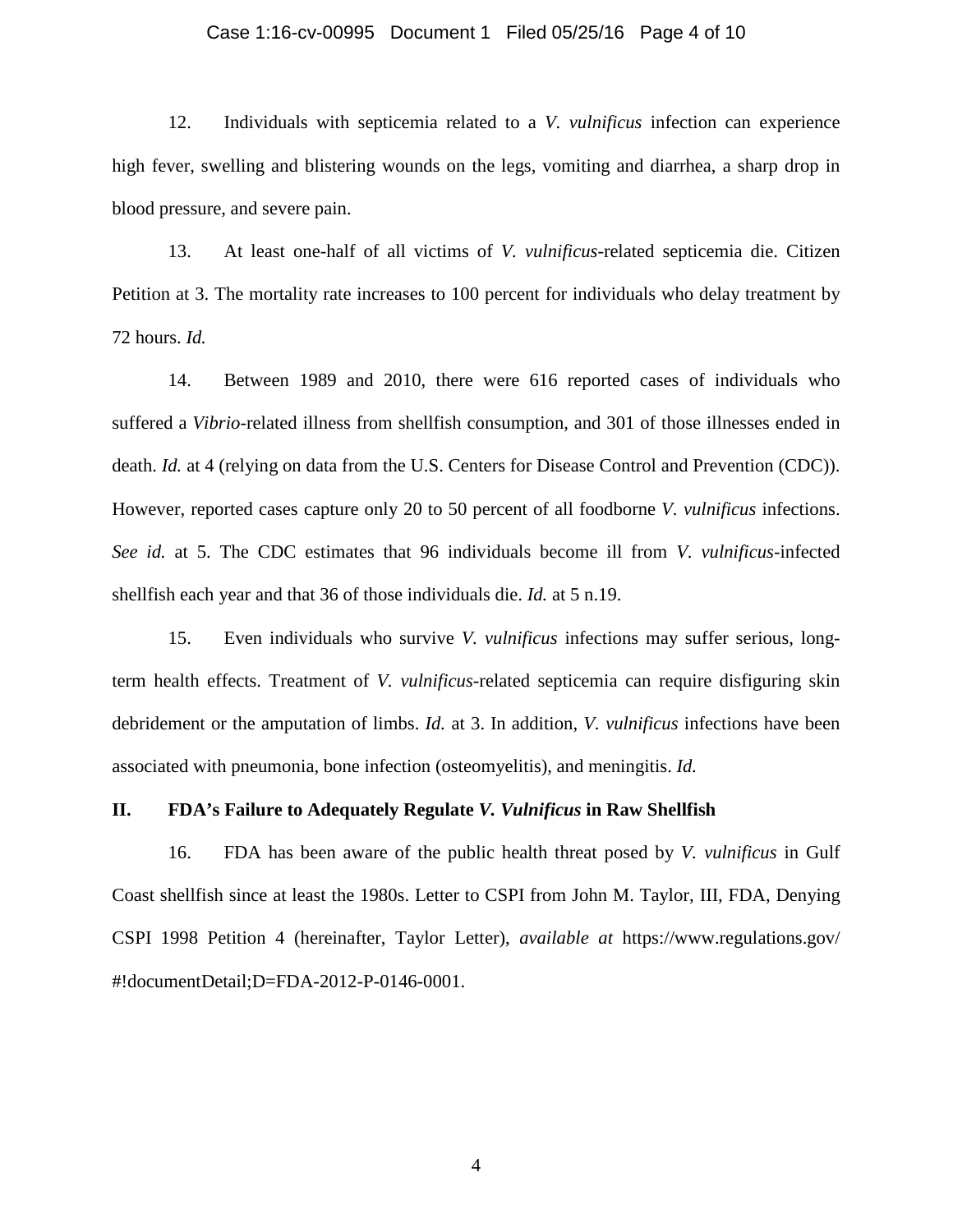#### Case 1:16-cv-00995 Document 1 Filed 05/25/16 Page 5 of 10

17. By 1995, FDA had publicly acknowledged that "effective controls are needed to protect consumers from the hazard posed by *V. vulnificus* in Gulf Coast oysters during certain times of the year." FDA, Procedures for the Safe and Sanitary Processing and Importing of Fish and Fishery Products, 60 Fed. Reg. 65,096, 65,168 (Dec. 18, 1995) (final rule) (italics added).

18. FDA has recognized that the presence of any *V. vulnificus* in cooked, ready-to-eat shellfish is unsafe. *See* FDA, Fish and Fishery Products Hazards and Controls Guidance 440, Table A-5 (4th ed. 2011), *available at* http://www.fda.gov/downloads/Food/Guidance Regulation/UCM251970.pdf.

19. However, to date, FDA has not adopted a performance standard for raw shellfish that would require companies to ensure that *V. vulnificus* levels are sufficiently low as to be nondetectable.

20. In 1994, FDA requested that the Interstate Shellfish Sanitation Conference (ISSC), a public-private entity made up of shellfish industry representatives, state shellfish control agencies, and several federal agencies, including FDA, consider prohibiting oysters harvested in Gulf Coast waters from April through October from being sold for raw consumption. Taylor Letter at 4. The ISSC adopts shellfish safety procedures that member states implement. *Id.* at 2.

21. The ISSC rejected FDA's proposal and instead developed a two-year plan to place "limits on the time that oysters could remain without refrigeration or ice after harvest." *Id.* at 4. FDA later concluded that these controls "did not result in any measurable reduction in the number of *V. vulnificus* illnesses." *Id.*

22. In 1998, CSPI submitted a citizen petition to FDA seeking the adoption of a regulation to require molluscan shellfish harvested in waters linked to *V. vulnificus* infections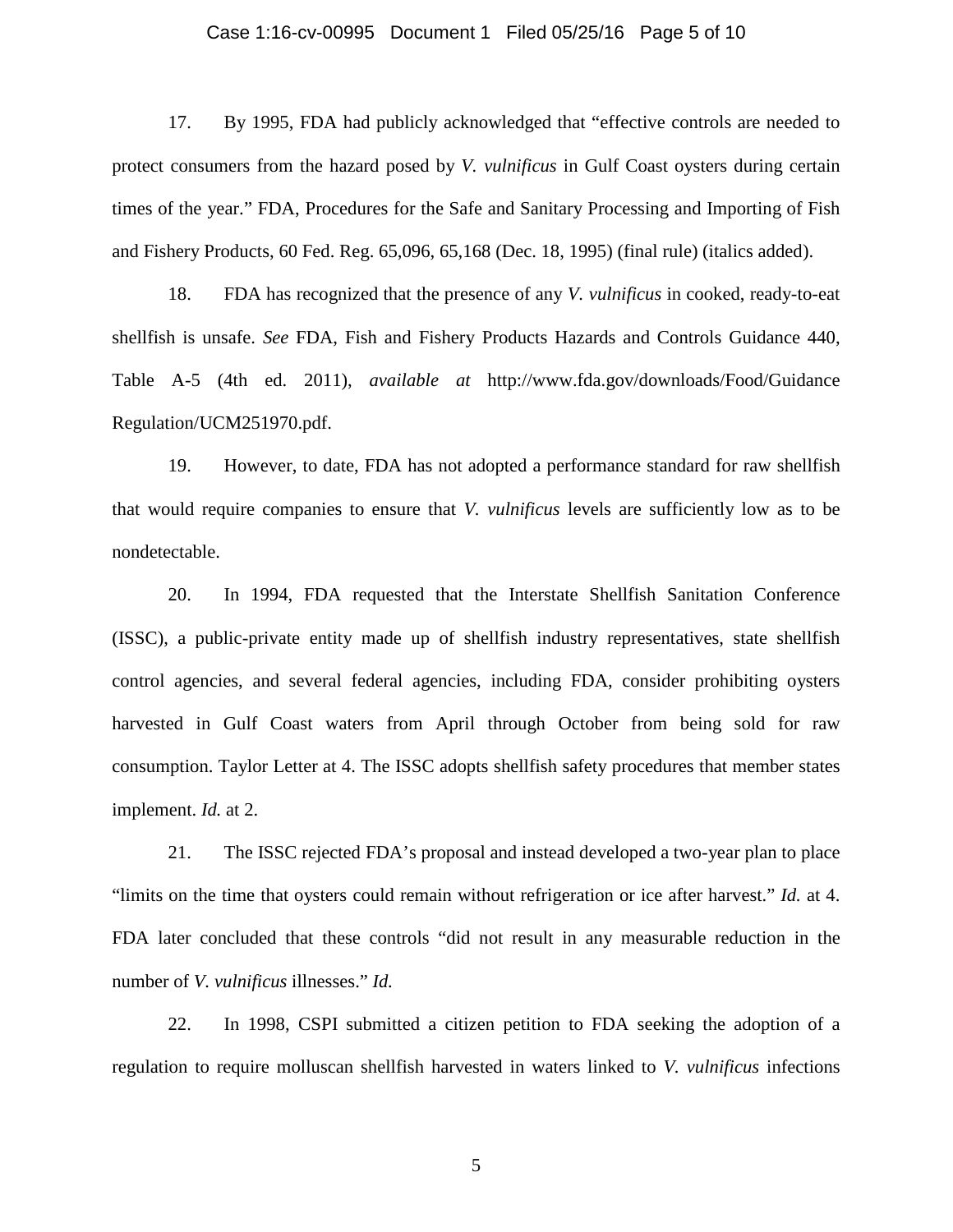#### Case 1:16-cv-00995 Document 1 Filed 05/25/16 Page 6 of 10

and sold for raw consumption to have nondetectable levels of *V. vulnificus*. That petition described the failure of refrigeration controls, consumer education, and product labeling to reduce significantly deaths and illnesses from *V. vulnificus*.

23. FDA published a notice in the Federal Register seeking public comment on the petition's request. Performance Standard for Vibrio Vulnificus; Request for Comments, 64 Fed. Reg. at 3,300. It stated that its policy since 1993 had been that "at-risk individuals should only consume molluscan shellfish that ha[d] been adequately cooked." *Id.* Although FDA asked the public for additional information about promising post-harvest technologies to reduce or eliminate *V. vulnificus*, it acknowledged that one post-harvest process of which the agency was aware was "capable of reducing [the bacteria] in oysters to nondetectable levels." *Id.* at 3,301.

24. In 2001, the ISSC voted to require member states to develop and implement management plans for the control of *V. vulnificus* if two or more confirmed *V. vulnificus* illnesses had been traced to raw or undercooked oysters from those states' waters since 1995. Taylor Letter at 5. The plan called for a 40 percent reduction in the average rate of illness in 2005 and 2006, and an 60 percent reduction for 2007 and 2008. *Id.* 

25. Under the ISSC plan, if the states failed to achieve collectively the 60 percent reduction goal by the end of 2008, "the source states [would] be required to ensure that their oysters [were] not marketed for raw consumption during the key illness[-]associated months without first being subjected to a post-harvest treatment designed to reduce *V. vulnificus* to nondetectable levels." *Id.* at 5-6. Such steps could have included "implementing seasonal closure of waters for all oysters intended for the raw market; implementing seasonal post-harvest treatment of all oysters intended for the raw market; or implementing seasonal labeling of all oysters to require shucking." *Id.* at 6.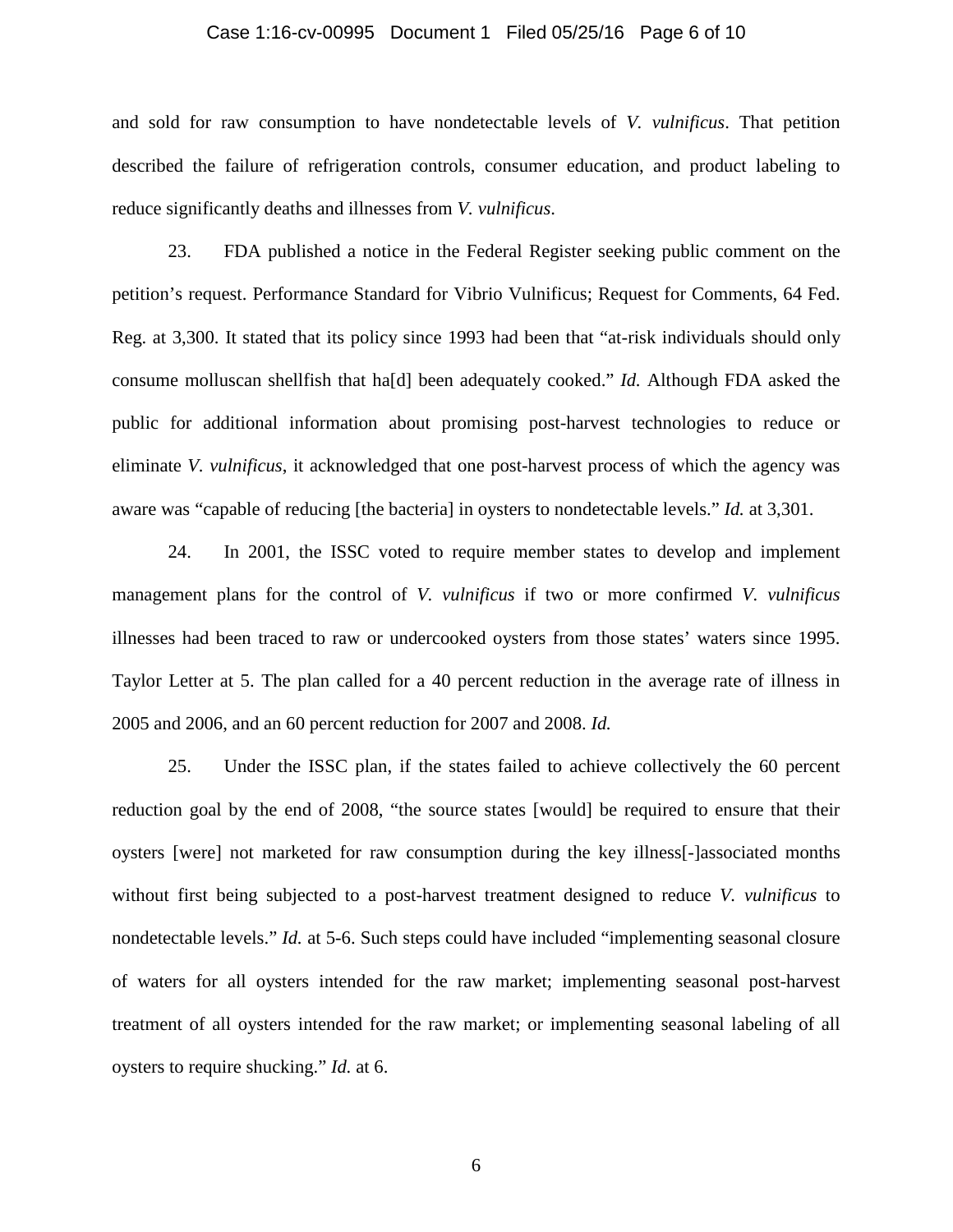#### Case 1:16-cv-00995 Document 1 Filed 05/25/16 Page 7 of 10

26. In 2002, FDA denied CSPI's petition. FDA acknowledged that "[s]ince the mid-1990s, there ha[d] averaged approximately 30 annual reported cases of septicemia, about half causing death, from raw oysters containing *Vibrio vulnificus* bacteria." *Id.* at 3. It also stated that it "agree[d] with CSPI that *Vibrio vulnificus* represents an important public health issue that needs to be addressed" because the "consequences of septicemia from this organism can be severe, even for those who survive (e.g. loss of limb, long convalescence)." *Id.* at 3-4. However, FDA stated that it had concluded that "the best course of action" was to work with the ISSC to implement the 2001 control strategy adopted by the group. *Id.* at 2.

27. The ISSC's control plan did not meet its goal to reduce illnesses by 60 percent. *See* GAO, FDA Needs to Reassess Its Approach to Reducing an Illness Caused by Eating Oysters 2 (2011) (hereinafter, GAO Report), *available at* http://www.gao.gov/products/GAO-11- 607. FDA recognized in 2009 that there had "been essentially no change in the number of *Vibrio vulnificus* infections or deaths resulting from consumption of raw oysters in those states that permitted the sale of untreated Gulf Coast oysters during the warm months." FDA, Backgrounder on Measures to Eliminate Risk Caused by *Vibrio vulnificus* Infection from Consumption of Raw Molluscan Shellfish, *available at* http://www.fda.gov/NewsEvents/ Speeches/ucm187014.htm. It stated that these "data clearly demonstrate[d] that sustained education efforts and voluntary adoption of [post-harvest processing techniques to reduce or eliminate *V. vulnificus*] ha[d] not had the intended public health results." *Id.*

28. In May 2009, "[i]nstead of imposing the illness reduction strategies specified in the [2001] guidelines if the illness rate reduction goals were not met, . . . the ISSC approved, with FDA concurrence, new more stringent time and temperature controls." GAO Report at 2.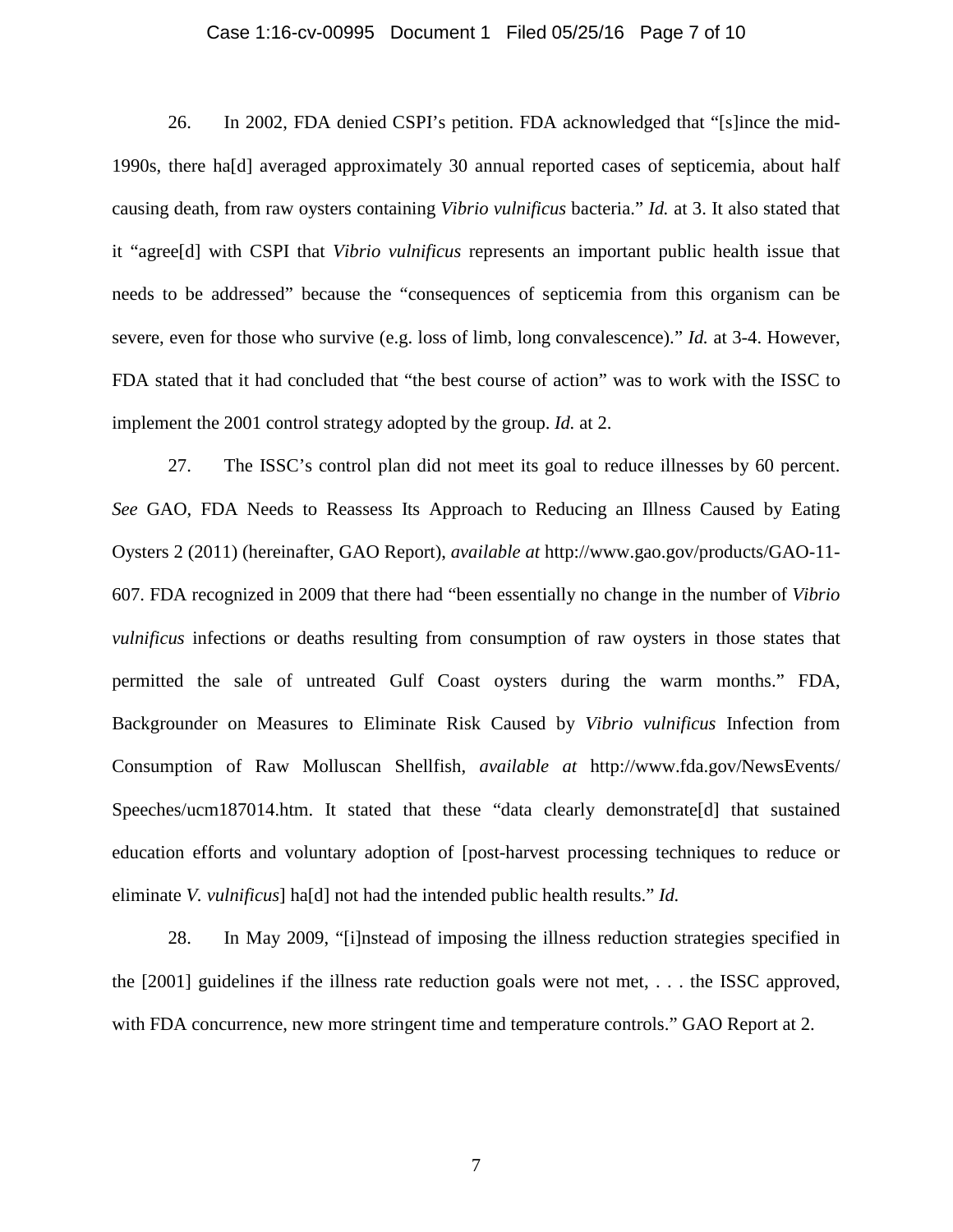#### Case 1:16-cv-00995 Document 1 Filed 05/25/16 Page 8 of 10

29. In 2011, the President signed the Food Safety Modernization Act (FSMA), a landmark food safety statute. The FSMA includes a provision entitled "Performance standards," which requires FDA, "not less frequently than every 2 years, [to] review and evaluate relevant health data and other relevant information . . . to determine the most significant foodborne contaminants." 21 U.S.C. § 2201(a). That provision also mandates:

Based on [this] review and evaluation . . . , and when appropriate to reduce the risk of serious illness or death to humans or animals or to prevent adulteration of the food under section 342 of this title or to prevent the spread by food of communicable disease under section 264 of Title 42, the Secretary *shall* issue contaminant-specific and science-based guidance documents, including guidance documents regarding action levels, or regulations.

*Id.* § 2201(b) (emphasis added).

30. On February 9, 2012, the Center for Science in the Public Interest filed a second citizen petition with FDA regarding *V. vulnificus*. This petition asked the agency to establish a performance standard of nondetectable for *V. vulnificus* in raw molluscan shellfish. *See generally*  Citizen Petition. It emphasized that the FSMA now mandated that FDA determine whether a performance standard was appropriate to reduce the risk of illness and death from *V. vulnificus*.

31. To date, four years after CSPI's petition and three years after the FSMA's first deadline for the review and evaluation of significant foodborne contaminants, FDA has neither granted nor denied CSPI's petition.

32. FDA has authority to adopt and enforce the performance standard requested by CSPI. *See* Citizen Petition at 9-21.

33. CSPI's petition and subsequent submissions to FDA in support of the petition provide sufficient grounds, including citation to scientific evidence, for FDA to determine whether to adopt a rule setting a performance standard that requires non-detectable levels of *V. vulnificus* in molluscan shellfish sold for raw consumption.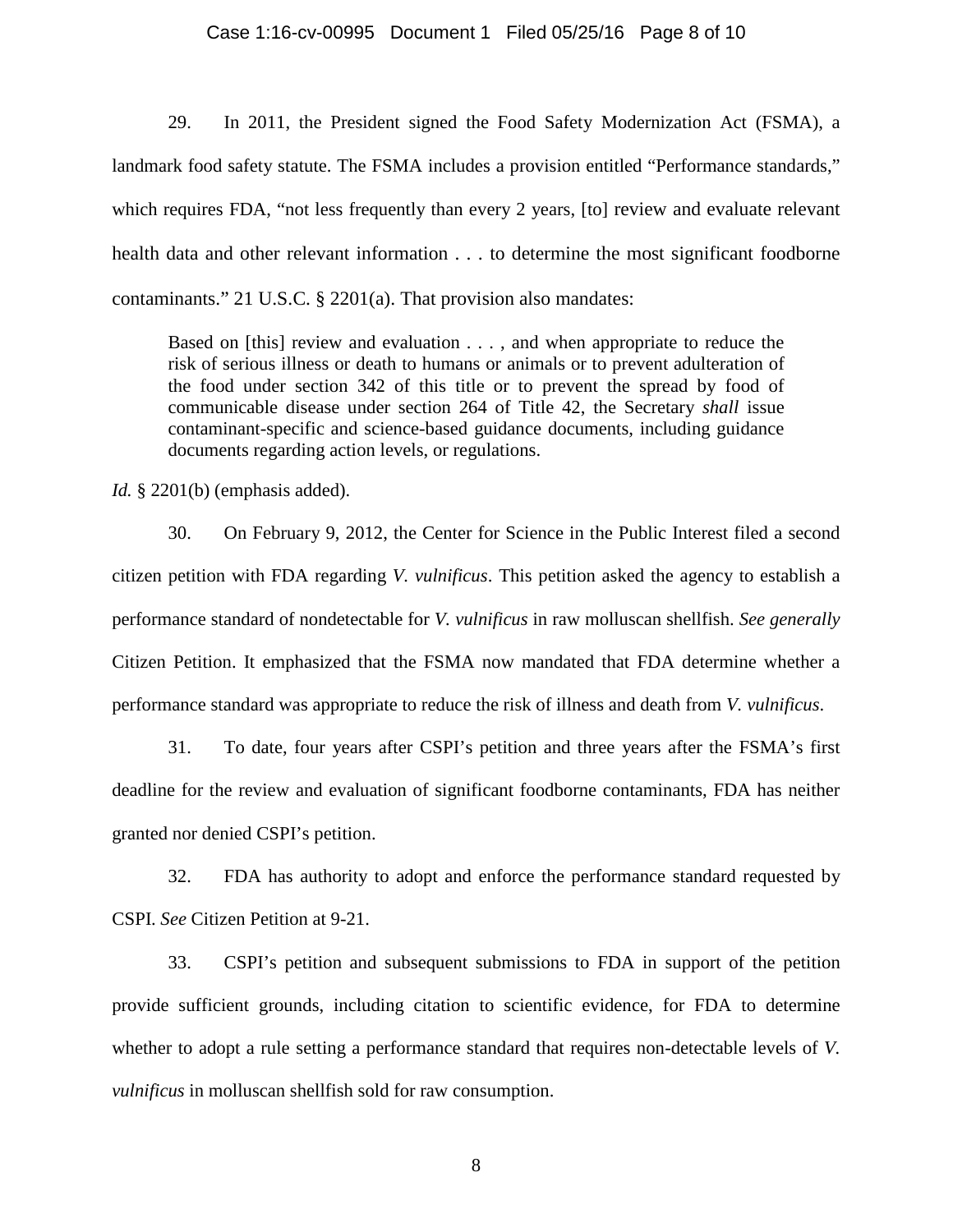#### Case 1:16-cv-00995 Document 1 Filed 05/25/16 Page 9 of 10

34. The considerable danger to public health caused by *V. vulnificus* counsels in favor of expeditious action on CSPI's petition. The pace of defendant's decisional process has lagged unreasonably in light of the nature and extent of the public health interests at stake and the defendant's obligation under 21 U.S.C. § 2201 to determine every two years the most significant foodborne contaminants and to adopt appropriate standards based on that determination.

### **CLAIMS FOR RELIEF**

35. FDA's failure to act on CSPI's 2012 citizen petition constitutes agency action unlawfully withheld or unreasonably delayed, in violation of the Administrative Procedure Act, 5 U.S.C. § 706(1).

36. Defendant's failure to act on CSPI's petition is not in accordance with law and violates the Administrative Procedure Act, 5 U.S.C. § 706(2)(A).

WHEREFORE, plaintiff requests that this Court

A. Declare unlawful defendant's failure to act on CSPI's petition;

B. Order defendant to issue a decision on CSPI's petition within 30 days of the Court's order;

C. Award CSPI its reasonable costs and attorney's fees under 28 U.S.C. § 2412; and

D. Grant all other appropriate relief.